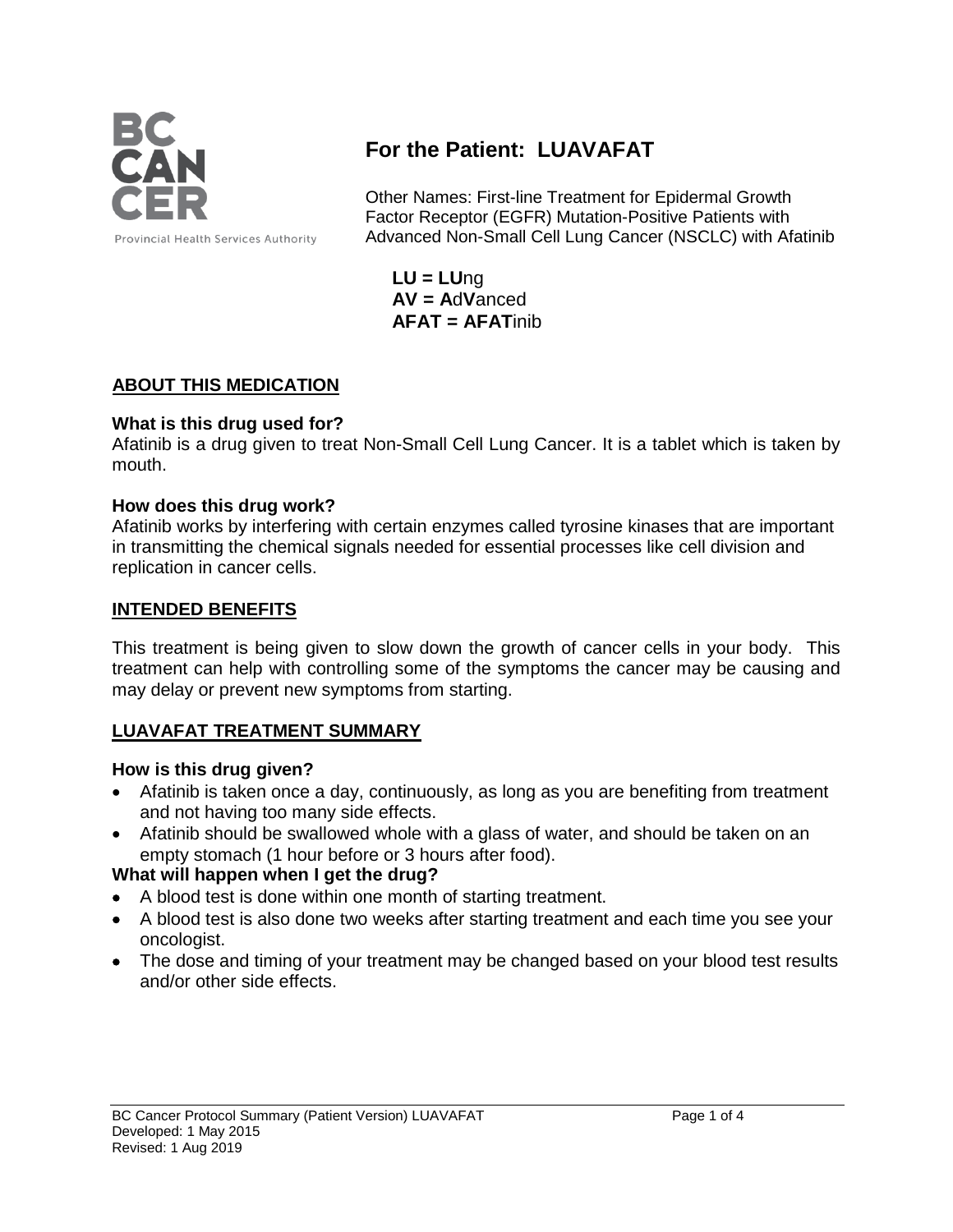# **SIDE EFFECTS AND MANAGEMENT:**

- Your oncologist will review the risks of treatment and possible side effects with you before starting treatment.
- The pharmacist will review how to take the medication and possible side effects with you on the day you first pick up your medication.
- Unexpected and unlikely side effects can occur with any drug treatment. *The ones listed below are particularly important for you to be aware of.* Please refer to the patient information handout entitled "*For the Patient: Afatinib*" for a complete list of possible side effects and their management.

| <b>SERIOUS</b><br><b>SIDE EFFECTS</b> | <b>MANAGEMENT</b>                                                                                                                                                                                                                                                                                                                                                                                                                                                                                                                                                                                                                                                                                                                                                                                                                                                                                                         |
|---------------------------------------|---------------------------------------------------------------------------------------------------------------------------------------------------------------------------------------------------------------------------------------------------------------------------------------------------------------------------------------------------------------------------------------------------------------------------------------------------------------------------------------------------------------------------------------------------------------------------------------------------------------------------------------------------------------------------------------------------------------------------------------------------------------------------------------------------------------------------------------------------------------------------------------------------------------------------|
| <b>Diarrhea</b> commonly occurs       | Diarrhea must be treated immediately with<br>loperamide 2mg tablets (e.g., IMODIUM®):<br>Take <b>TWO tablets</b> at the first sign of loose or more<br>$\bullet$<br>frequent stools than usual.<br>Then take <b>ONE tablet</b> with every loose stool, up to a<br>maximum of ten tablets per day. Continue until<br>diarrhea has stopped for 12 hours.<br>NOTE: This dose is much higher than the<br>package directions. It is very important that you<br>take this higher dose to stop the diarrhea.<br>Always keep a supply of loperamide on hand at<br>$\bullet$<br>home. You can buy loperamide from any pharmacy<br>without a prescription.<br>If diarrhea does not improve 24 hours after starting<br>$\bullet$<br>loperamide or lasts more than 48 hours, call your<br>oncologist.<br>NOTE: if lactose in milk usually gives your diarrhea,<br>$\bullet$<br>the lactose in the afatinib tablet may be causing your |
|                                       | diarrhea. Take LACTAID® tablets just before your<br>afatinib dose.                                                                                                                                                                                                                                                                                                                                                                                                                                                                                                                                                                                                                                                                                                                                                                                                                                                        |
| Heart failure rarely occurs           | Tell your doctor as soon as possible if you have<br>shortness of breath, fatigue or leg swelling. Rarely,<br>treatment can result in a failure of the heart's pumping<br>action. If you are particularly susceptible to this because<br>of medical history and/or other heart medications, your<br>doctor will test your heart function throughout treatment.                                                                                                                                                                                                                                                                                                                                                                                                                                                                                                                                                             |
| Lung problems rarely occur            | Tell your doctor immediately or get emergency help if<br>you have difficulty breathing, shortness of breath, cough<br>or tightness in the chest.                                                                                                                                                                                                                                                                                                                                                                                                                                                                                                                                                                                                                                                                                                                                                                          |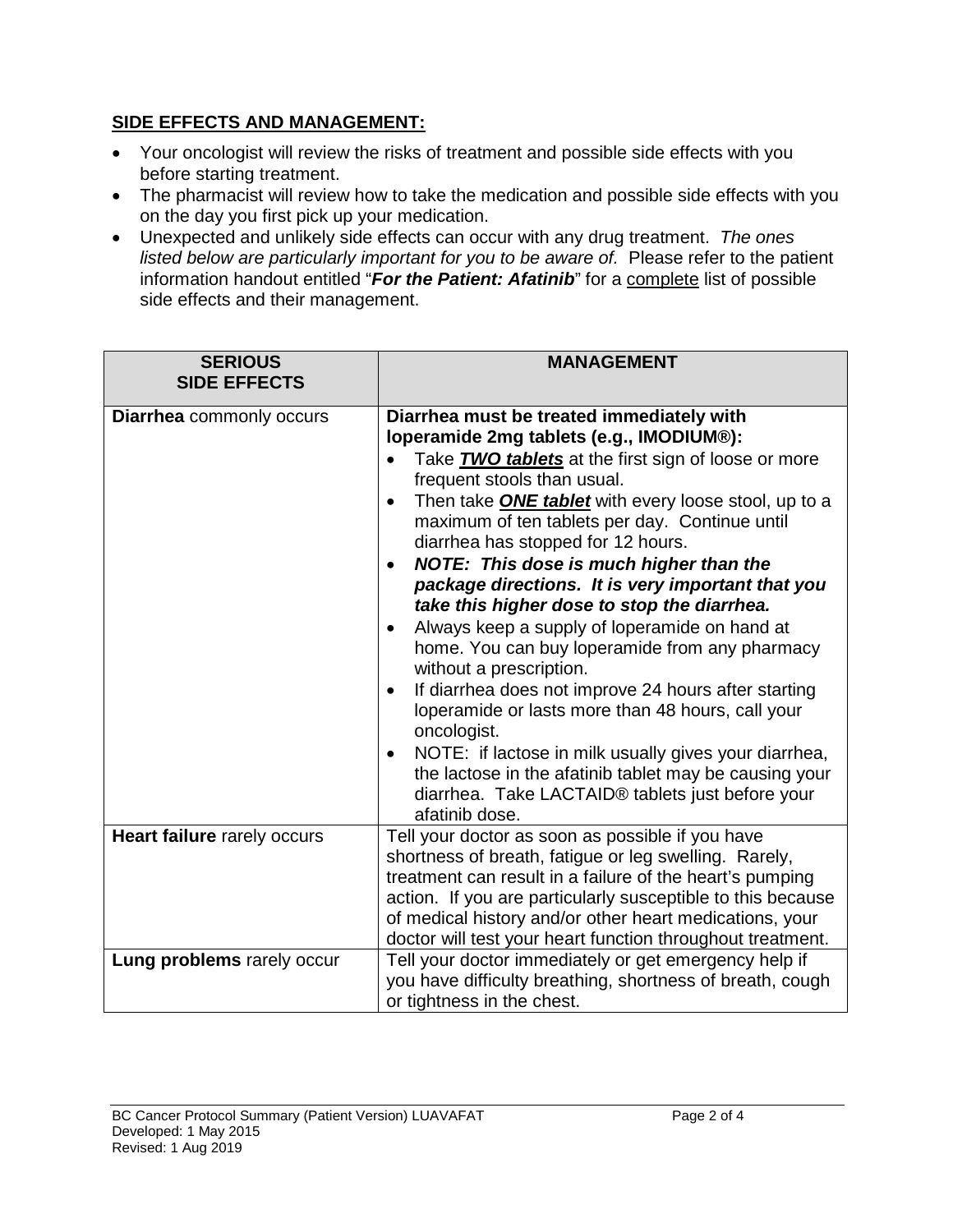| <b>SERIOUS</b><br><b>SIDE EFFECTS</b> | <b>MANAGEMENT</b>                                                                                                                                                                                                                             |
|---------------------------------------|-----------------------------------------------------------------------------------------------------------------------------------------------------------------------------------------------------------------------------------------------|
| Liver failure rarely occurs           | Regular blood tests will be done throughout your<br>treatment to monitor your liver function.<br>See your oncologist as soon as possible if you have<br>signs of liver problems such as yellow eyes or skin,<br>white or clay-colored stools. |
| <b>Stomach or intestine</b>           | Seek immediate emergency help if you experience                                                                                                                                                                                               |
| perforation (tear) rarely occurs      | severe stomach or abdominal pain, fever, chills or<br>changes in bowel habits.                                                                                                                                                                |

| <b>OTHER</b><br><b>SIDE EFFECTS</b>                                                      | MANAGEMENT                                                                                                                                                                                                                                                                                                                                                                                                                                                                                                        |
|------------------------------------------------------------------------------------------|-------------------------------------------------------------------------------------------------------------------------------------------------------------------------------------------------------------------------------------------------------------------------------------------------------------------------------------------------------------------------------------------------------------------------------------------------------------------------------------------------------------------|
| <b>Skin reactions</b> such as rash,<br>acne, itchiness or dryness<br>commonly occur      | Exposure to sun might make this worse.<br>Avoid direct sunlight and tanning salons during<br>treatment.<br>Wear a hat, long sleeves, and long pants outside on<br>sunny days.<br>Wear a sunscreen that blocks both UVA and UVB<br>and has a sun protection factor (SPF) of at least 30.<br>Apply liberally, 30 minute before exposure. Reapply<br>every 2 hours and after swimming.<br>If skin reactions are very irritating, contact your<br>oncologist. Otherwise, be sure to mention it at your next<br>visit. |
| Nail changes, including<br>loosening or loss of the nail, and<br>swelling commonly occur | Avoid trauma to nails or fingertips.<br>$\bullet$<br>Avoid harsh soaps, detergents and nail products.<br>$\bullet$<br>Keep hands clean and dry.<br>If nail changes interfere with your everyday activities, or<br>are painful, contact your oncologist. Otherwise, be sure<br>to mention it at your next visit.                                                                                                                                                                                                   |

## **INSTRUCTIONS FOR THE PATIENT**

#### **What other drugs can interact with LUAVAFAT?**

- Other drugs such as rifampin (RIFADIN®), and ritonavir (NORVIR®) may *interact* with afatinib. Tell your doctor if you are taking these or any other drugs as you may need extra blood tests, your dose may need to be changed or your treatment may need to be held for a few days.
- Check with your doctor or pharmacist before you start taking any new prescription or non-prescription drugs.

#### **Other important things to know:**

• The drinking of alcohol (in small amounts) does not appear to affect the safety or usefulness of this treatment.